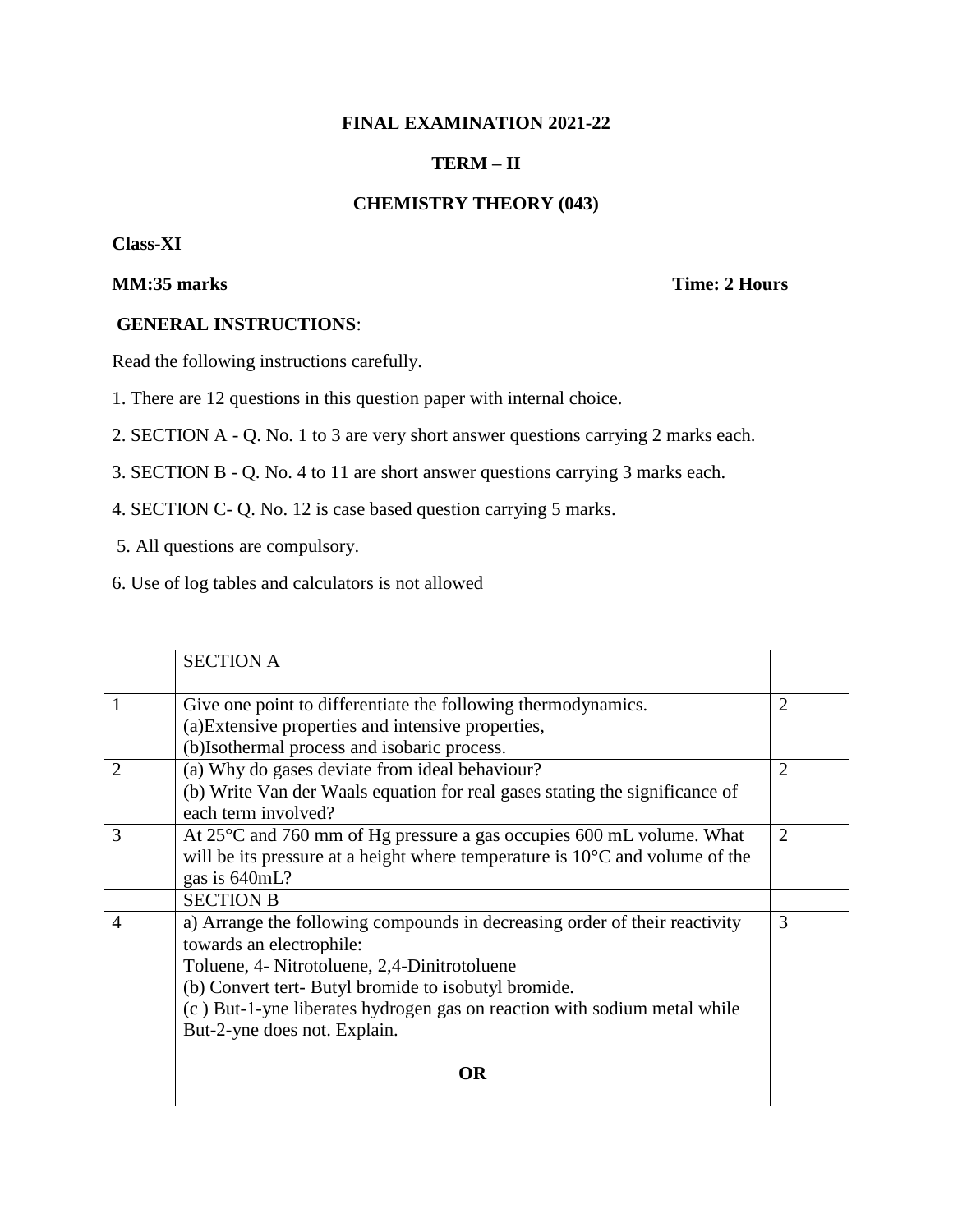|                | (a) The dipole moment of trans 1,2-dichloroethane is less than the $cis$ –                                                                          |       |
|----------------|-----------------------------------------------------------------------------------------------------------------------------------------------------|-------|
|                | isomer. Explain.<br>(b) Ethyne is acidic in nature in comparison to ethene and ethane. Give                                                         |       |
|                | reason.                                                                                                                                             |       |
|                | (c) Write the chemical reaction to show the products obtained by addition                                                                           |       |
|                | reactions of HBr to pent-1-ene In the presence of benzoylperoxide.                                                                                  |       |
| 5              | a) State Le Chatelier's principle                                                                                                                   | 3     |
|                | b) Discuss the effect of the following on equilibrium                                                                                               |       |
|                | Addition of catalyst<br>I.                                                                                                                          |       |
|                | Increase in pressure for :<br>П.                                                                                                                    |       |
|                | $CO(g)+3 H_2(g) \leftrightarrows CH_4(g) + H_2O(g)$                                                                                                 |       |
|                | <b>OR</b>                                                                                                                                           |       |
|                | a) Define solubility product.                                                                                                                       |       |
|                | b) Calculate the solublity of $A_3B_5$ in pure water assuming that neither kind                                                                     |       |
|                | of ion reacts with water. The solubility product of A <sub>3</sub> B <sub>5</sub> , Ksp= $1.7 \times 10^{-23}$                                      |       |
|                |                                                                                                                                                     |       |
| 6              | Give reason                                                                                                                                         | 3     |
|                | a) Gallium has higher ionization enthalpy than aluminium.                                                                                           |       |
|                | b) Conc. $HNO3$ can be transported in an aluminium container.                                                                                       |       |
|                | c) PbCl <sub>2</sub> is more stable as compared to PbCl <sub>4</sub> .                                                                              |       |
| $\overline{7}$ | a) At 298K, Kp for the reaction $N_2O_4(g) \le 2 NO_2(g)$ , is 0.98. Predict                                                                        | 3     |
|                | whether the reaction is spontaneous or not.                                                                                                         |       |
|                | b) For the reaction                                                                                                                                 |       |
|                | $N_2(g) + 3 H_2(g) \rightarrow 2 NH_3(g)$                                                                                                           |       |
|                | $\Delta H$ = -95.4kj, $\Delta S$ = -198.3J/k                                                                                                        |       |
|                | Calculate the temperature at which Gibb's free energy is equal to zero.                                                                             |       |
|                | Predict the nature of the reaction at this temperature.                                                                                             |       |
| 8              | a) Write the conjugate acids for $H_2O \& NH_3$                                                                                                     | 3     |
|                | b) $\text{PCl}_5$ , $\text{PCl}_3$ and $\text{Cl}_2$ are at equilibrium at 500 K and having                                                         |       |
|                | concentration 1.59M PCl <sub>3</sub> ,1.59M Cl <sub>2</sub> and 1.41 M PCl <sub>5</sub> . Calculate Kc for                                          |       |
|                | the reaction, $PCl_5 \rightleftharpoons PCl_3 + Cl_2$                                                                                               |       |
|                |                                                                                                                                                     |       |
| 9              | a) What is diagonal relationship?                                                                                                                   | $1+2$ |
|                | In what ways beryllium shows similarities to Aluminium in its<br>b)                                                                                 |       |
|                | chemical behaviour? Write any two similarities.                                                                                                     |       |
|                |                                                                                                                                                     |       |
|                | <b>OR</b>                                                                                                                                           |       |
|                | a) What is inert pair effect?.                                                                                                                      |       |
| 10             | b) Draw the structure of $BeCl2$ in vapour phase and in solid phase<br>Draw the resonating structures of phenol and explain the directive influence | 3     |
|                | of -OH group and its effect on the reactivity of the compound.                                                                                      |       |
| 11             | a) Draw the structure of :                                                                                                                          | 3     |
|                | 5-sec-Butyl-4-isopropyldecane                                                                                                                       |       |
|                |                                                                                                                                                     |       |
|                | b) Identify the products in the following reactions:                                                                                                |       |